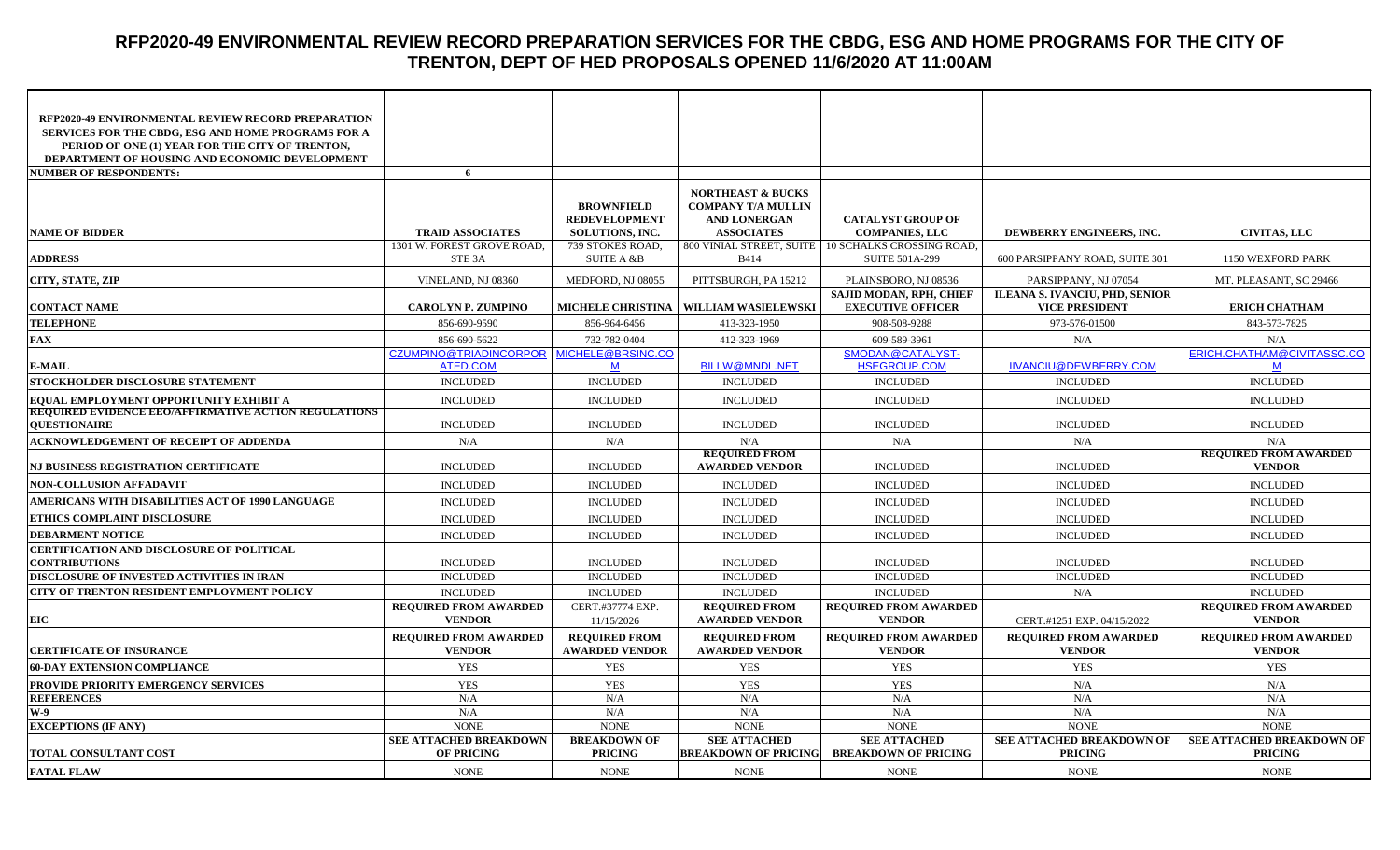

The Proposer shall specify a "not to exceed price" to fully complete an Environmental Review Record for the following types of classifications:

| <b>EXEMPT ACTIVITY</b>                                                                                          | \$900.00               |
|-----------------------------------------------------------------------------------------------------------------|------------------------|
| <b>CATEGORICALLY EXCLUDED ACTIVITY NOT SUBJECT TO PART 58</b>                                                   | $\lesssim$ 900.00      |
| CATEGORICALLY EXCLUDED ACTIVITY SUBJECT TO PART 58                                                              | \$3,000.00             |
| MULTI-YEAR ACTIVITIES - BROAD LEVEL TIERED ENVIRONMENTAL REVIEW (NON-SITE<br>SPECIFIC)                          | $\frac{1}{5}$ 3,000.00 |
| PRICE FOR THE SELECTED CONSULTANT TO COMPLETE A MULTI-YEAR CHECKLIST FOR A<br><b>NON-SITE SPECIFIC ACTIVITY</b> | \$1,500.00             |
| <b>ENVIRONMENTAL ASSESSED ACTIVITY</b>                                                                          | $\lesssim 3,500.00$    |

CAROLYN ZUMPINO, PRESIDENT

**NAME & TITLE (PRINTED)** 

**TRIAD ASSOCIATES COMPANY NAME (PRINTED)** 

856-690-9590

PHONE NO.

czumpino@triadincorporated.com **EMAIL ADDRESS** 

**SIGNATURE** 

**NOVEMBER 2, 2020** 

**DATE**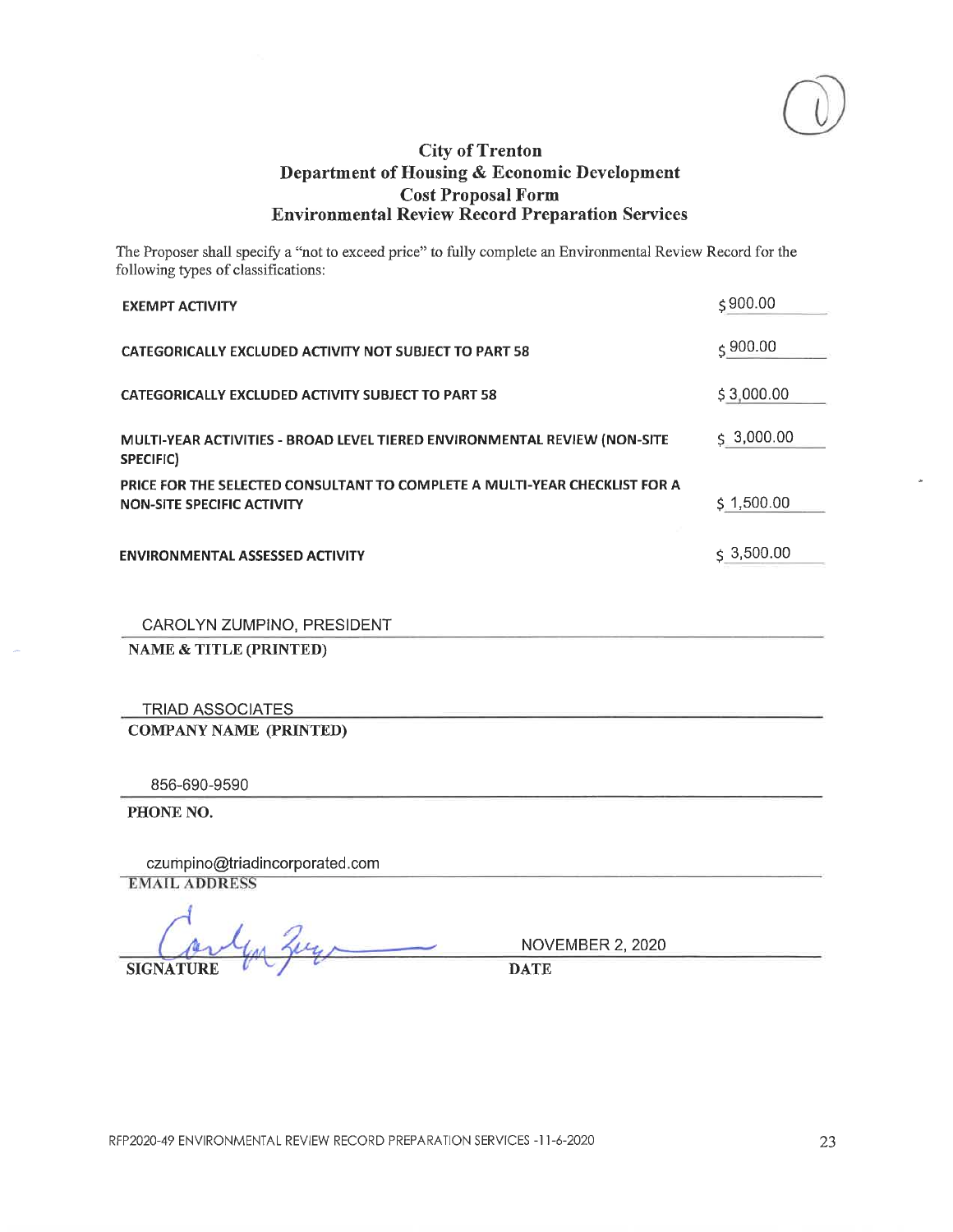The Proposer shall specify a "not to exceed price" to fully complete an Environmental Review Record for the following types of classifications:

| <b>EXEMPT ACTIVITY</b>                                                                                          | \$ 1,800 / site      |
|-----------------------------------------------------------------------------------------------------------------|----------------------|
| CATEGORICALLY EXCLUDED ACTIVITY NOT SUBJECT TO PART 58                                                          | $\zeta$ 1,800 / site |
| <b>CATEGORICALLY EXCLUDED ACTIVITY SUBJECT TO PART 58</b>                                                       | 3,000 / site<br>Ś.   |
| MULTI-YEAR ACTIVITIES - BROAD LEVEL TIERED ENVIRONMENTAL REVIEW (NON-SITE<br>SPECIFIC)                          | $3,550 /$ site<br>ς. |
| PRICE FOR THE SELECTED CONSULTANT TO COMPLETE A MULTI-YEAR CHECKLIST FOR A<br><b>NON-SITE SPECIFIC ACTIVITY</b> | $S$ 500 / site       |
| <b>ENVIRONMENTAL ASSESSED ACTIVITY</b>                                                                          | \$ 3,900 / site      |
| Michele Christina, Principal                                                                                    |                      |
| <b>NAME &amp; TITLE (PRINTED)</b>                                                                               |                      |
| Brownfield Redevelopment Solutions, Inc.                                                                        |                      |
| <b>COMPANY NAME (PRINTED)</b>                                                                                   |                      |
| 856-964-6456                                                                                                    |                      |
| PHONE NO.                                                                                                       |                      |

michele@brsinc.com **EMAIL ADDRESS** November 2, 2020

**SIGNATURE** 

**DATE** 

#### See following page for additional pricing information

RFP2020-49 ENVIRONMENTAL REVIEW RECORD PREPARATION SERVICES -11-6-2020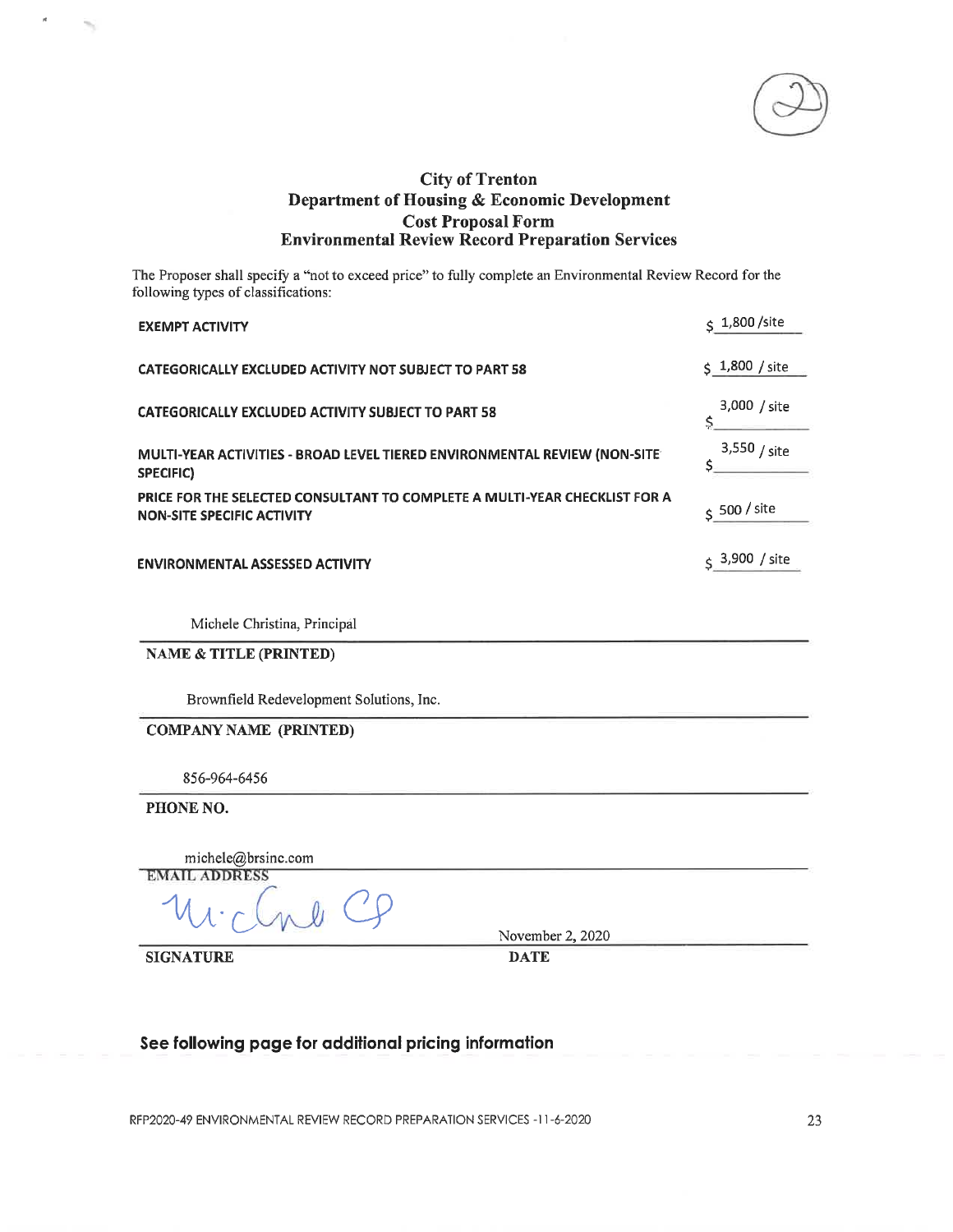#### RFP2020-49: ENVIRONMENTAL REVIEW RECORD PREPARATION SERVICES **CITY OF TRENTON TECHNICAL PROPOSAL November 4, 2020**

## **Additional Pricing Information**

Depending upon project specifics, additional services may be required which go above and beyond the standard ERR effort in order to successfully complete the ERRs. Such efforts may include, but not be limited to, the following:

| 1. Traffic Impact Study                  | \$3,200 |
|------------------------------------------|---------|
| 2. Air Quality Assessment                | \$1,700 |
| 3. Archeological Assessment              | \$2,700 |
| 4. Historic Resources Assessment         | \$1,750 |
| 5. Phase I Environmental Site Assessment | \$3,500 |
| 6. Section 106 Compliance                | \$4,200 |
| 7. Vapor Intrusion Assessment (ASTM)     | \$5,000 |

The following provides BRS's current hourly billing schedule as requested in the RFP:

| <b>Position</b>                      | <b>Hourly Rate</b> |
|--------------------------------------|--------------------|
| Principal                            | \$160              |
| <b>LSRP</b>                          | \$150              |
| <b>Economic Analyst</b>              | \$150              |
| <b>Professional Engineer</b>         | \$130              |
| Landscape Architect                  | \$130              |
| <b>Professional Planner</b>          | \$130              |
| Sr. Environmental Scientist          | \$125              |
| <b>Environmental Scientist</b>       | \$120              |
| <b>Staff Environmental Scientist</b> | \$100              |
| <b>Staff Planner</b>                 | \$100              |
| <b>Support Staff</b>                 | No Charge          |

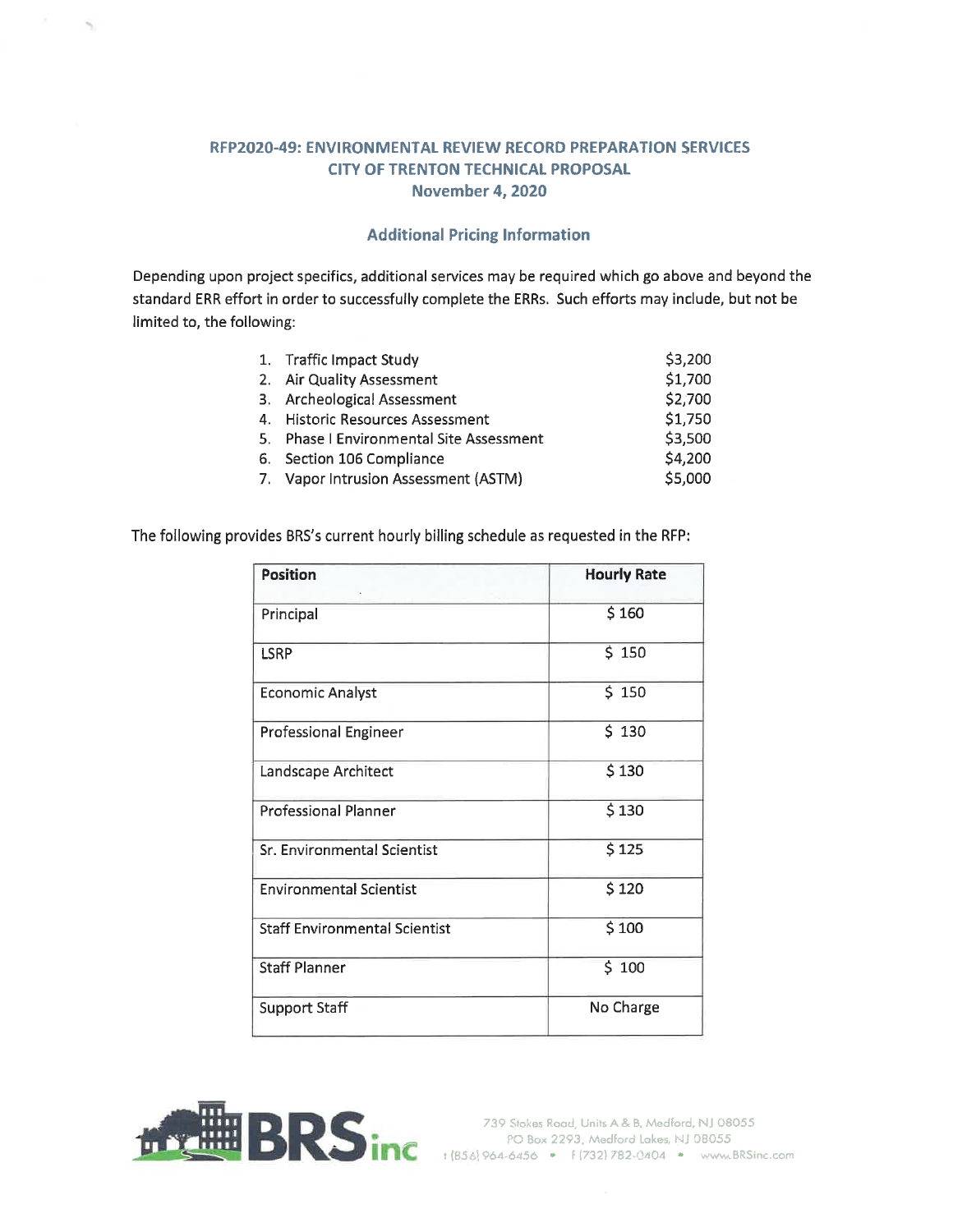

The Proposer shall specify a "not to exceed price" to fully complete an Environmental Review Record for the following types of classifications:

| <b>EXEMPT ACTIVITY</b>                                                                                   | \$250 per Activity   |
|----------------------------------------------------------------------------------------------------------|----------------------|
| CATEGORICALLY EXCLUDED ACTIVITY NOT SUBJECT TO PART 58                                                   | \$300 per Activity   |
| <b>CATEGORICALLY EXCLUDED ACTIVITY SUBJECT TO PART 58</b>                                                | \$900 per Activity   |
| MULTI-YEAR ACTIVITIES - BROAD LEVEL TIERED ENVIRONMENTAL REVIEW (NON-SITE<br>SPECIFIC)                   | \$1,500 per Activity |
| PRICE FOR THE SELECTED CONSULTANT TO COMPLETE A MULTI-YEAR CHECKLIST FOR A<br>NON-SITE SPECIFIC ACTIVITY | \$500 per Activity   |
| <b>ENVIRONMENTAL ASSESSED ACTIVITY</b>                                                                   | \$1,500 per Activity |

William Wasielewski, Secretary

**NAME & TITLE (PRINTED)** 

Northeast & Bucks Company T/A Mullin & Lonergan Associates **COMPANY NAME (PRINTED)** 

412.323.1950

PHONE NO.

billw@mandl.net **EMAIL ADDRESS** 

**SIGN ATURE** 

**DATE** 

\*Based on a review of the City's FY 2020 Annual Action Plan activities, the total not to exceed fee for the ERR preparation, based on the types of activities shown above, would be \$4,100. This would include the following:

- 2 Exempt Activities (Admin and Public services) for a total of \$500.
- . 2 Categorically Excluded Not Subject To Activities (Riverfront Park Planning and Carver Center) for a total of \$600.
- 1 Broad level tier review (Housing Rehab) for a total of \$1,500.
- 1 Accessed activity (a park improvement) for a total of \$1,500.

RFP2020-49 ENVIRONMENTAL REVIEW RECORD PREPARATION SERVICES -11-6-2020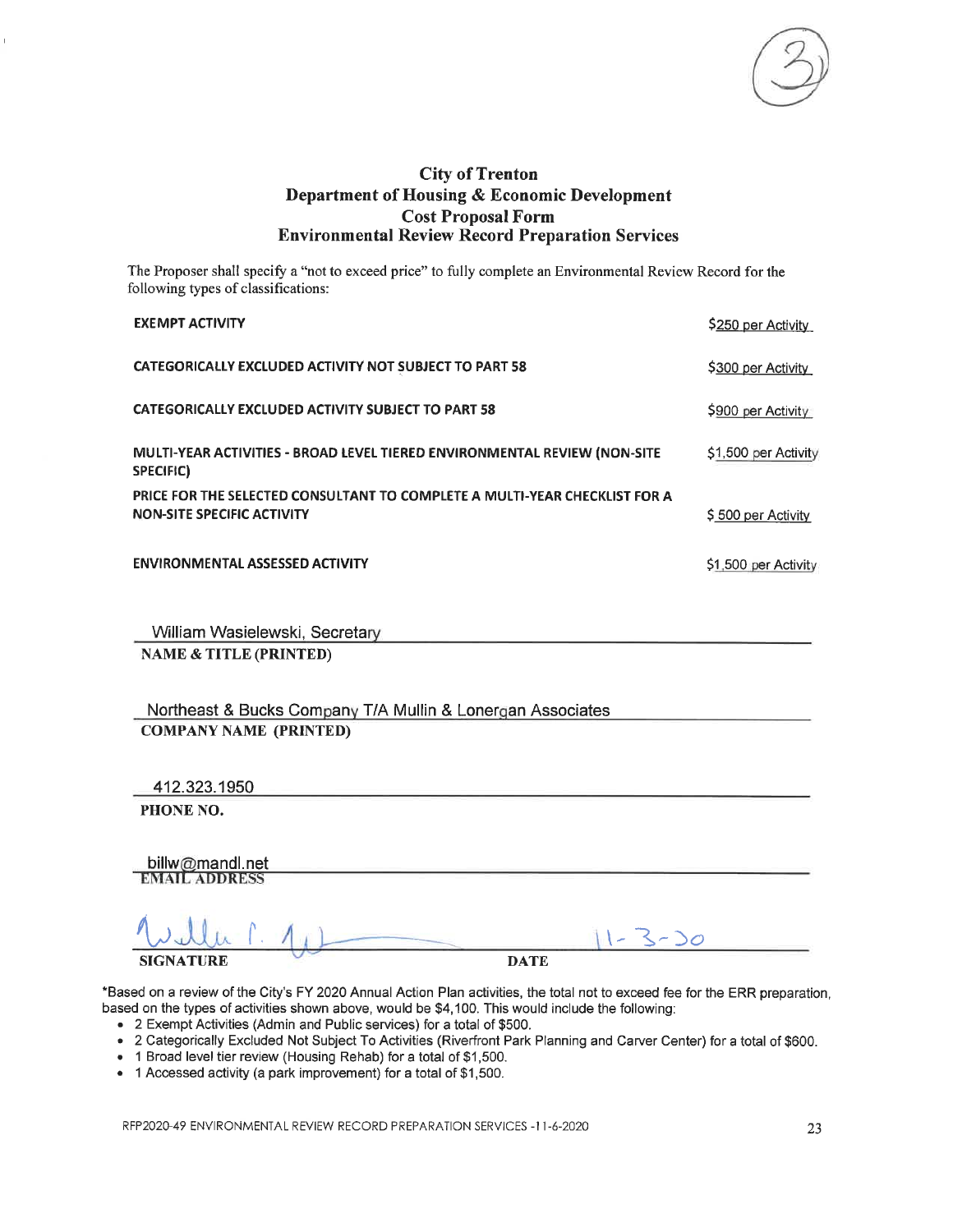The Proposer shall specify a "not to exceed price" to fully complete an Environmental Review Record for the following types of classifications:

| <b>EXEMPT ACTIVITY</b>                                                                                          | 5, 1,150.      |
|-----------------------------------------------------------------------------------------------------------------|----------------|
| <b>CATEGORICALLY EXCLUDED ACTIVITY NOT SUBJECT TO PART 58</b>                                                   | $\zeta$ 1,150. |
| <b>CATEGORICALLY EXCLUDED ACTIVITY SUBJECT TO PART 58</b>                                                       | $\pm$ 3,400.   |
| MULTI-YEAR ACTIVITIES - BROAD LEVEL TIERED ENVIRONMENTAL REVIEW (NON-SITE<br><b>SPECIFIC)</b>                   | 3,800.<br>\$.  |
| PRICE FOR THE SELECTED CONSULTANT TO COMPLETE A MULTI-YEAR CHECKLIST FOR A<br><b>NON-SITE SPECIFIC ACTIVITY</b> | 2,800.<br>\$   |
| <b>ENVIRONMENTAL ASSESSED ACTIVITY</b>                                                                          | 4,900.<br><    |
| ADD'L SCOPE: PHASE 1 ENVIRONMENTAL SITE ASSESSMENT (if needed)                                                  | 2,800.<br>Ś.   |
| Sajid Modan, RPh, Chief Executive Officer                                                                       |                |
| <b>NAME &amp; TITLE (PRINTED)</b>                                                                               |                |
| The Catalyst Group of Companies, LLC                                                                            |                |
| <b>COMPANY NAME (PRINTED)</b>                                                                                   |                |
| (908) 508-9288                                                                                                  |                |
| PHONE NO.                                                                                                       |                |
| smodan@catalyst-hsegroup.com<br><b>EMAIL ADDRESS</b>                                                            |                |
| $\overline{\phantom{a}}$<br>$M = 1$ . $M = 0.000$                                                               |                |

2  $\ddot{\phantom{1}}$ X

November 4, 2020

**SIGNATURE** 

 $\alpha = 3$ 

**DATE**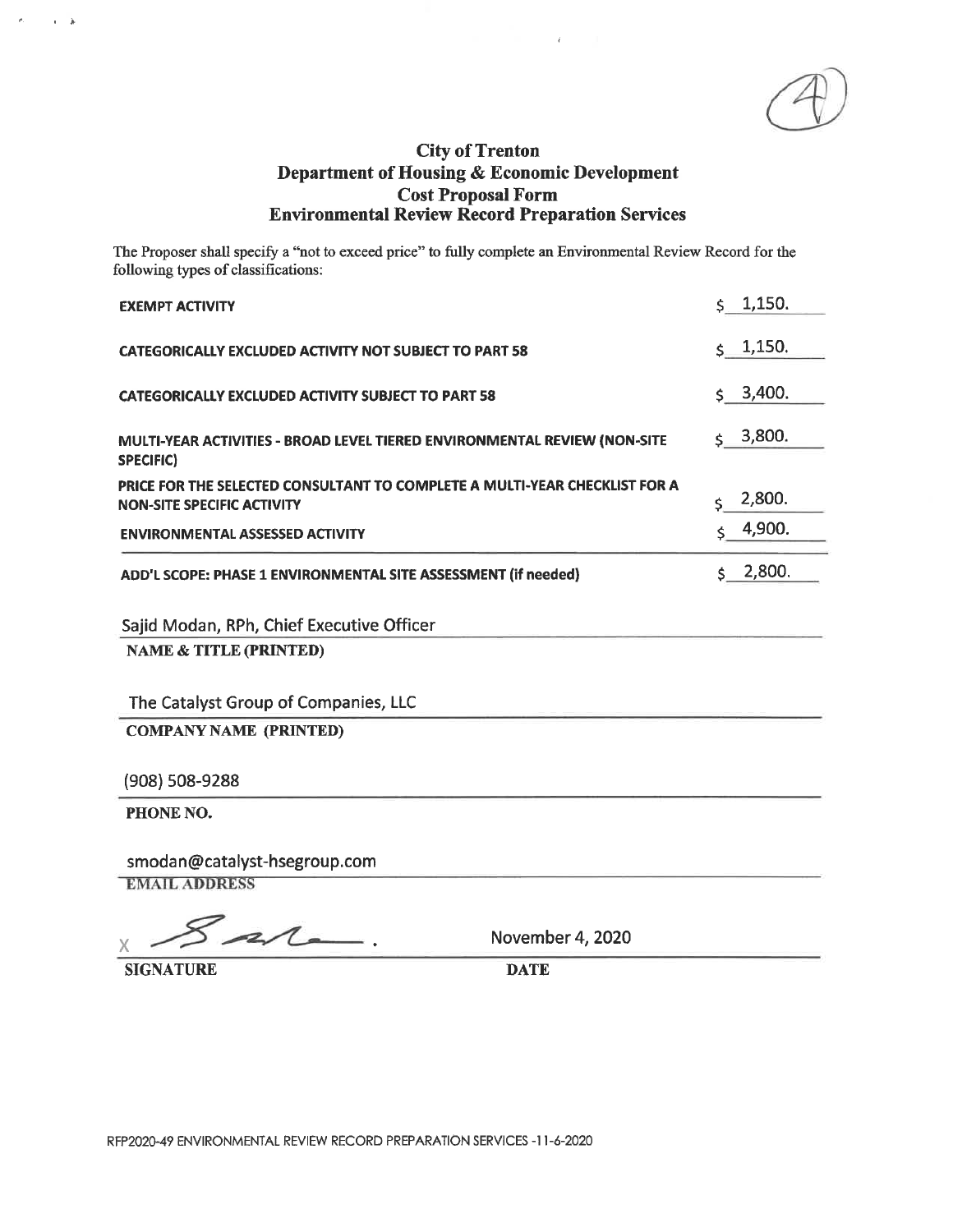

 $\overline{u}$ ¥,



# **Schedule of Hourly Billing Rates**

for Additional Services not in Scope

(fully-loaded rates)

| Title                                         | <b>Fully-Loaded</b><br><b>Hourly Rate</b><br>$(2020 - 2021)$ |
|-----------------------------------------------|--------------------------------------------------------------|
| <b>Project Manager/Contract Administrator</b> | \$180.00                                                     |
| <b>Engineering Consultant</b>                 | \$98.00                                                      |
| <b>Environmental Professional</b>             | \$90.00                                                      |
| <b>Environmental Technician</b>               | \$75.00                                                      |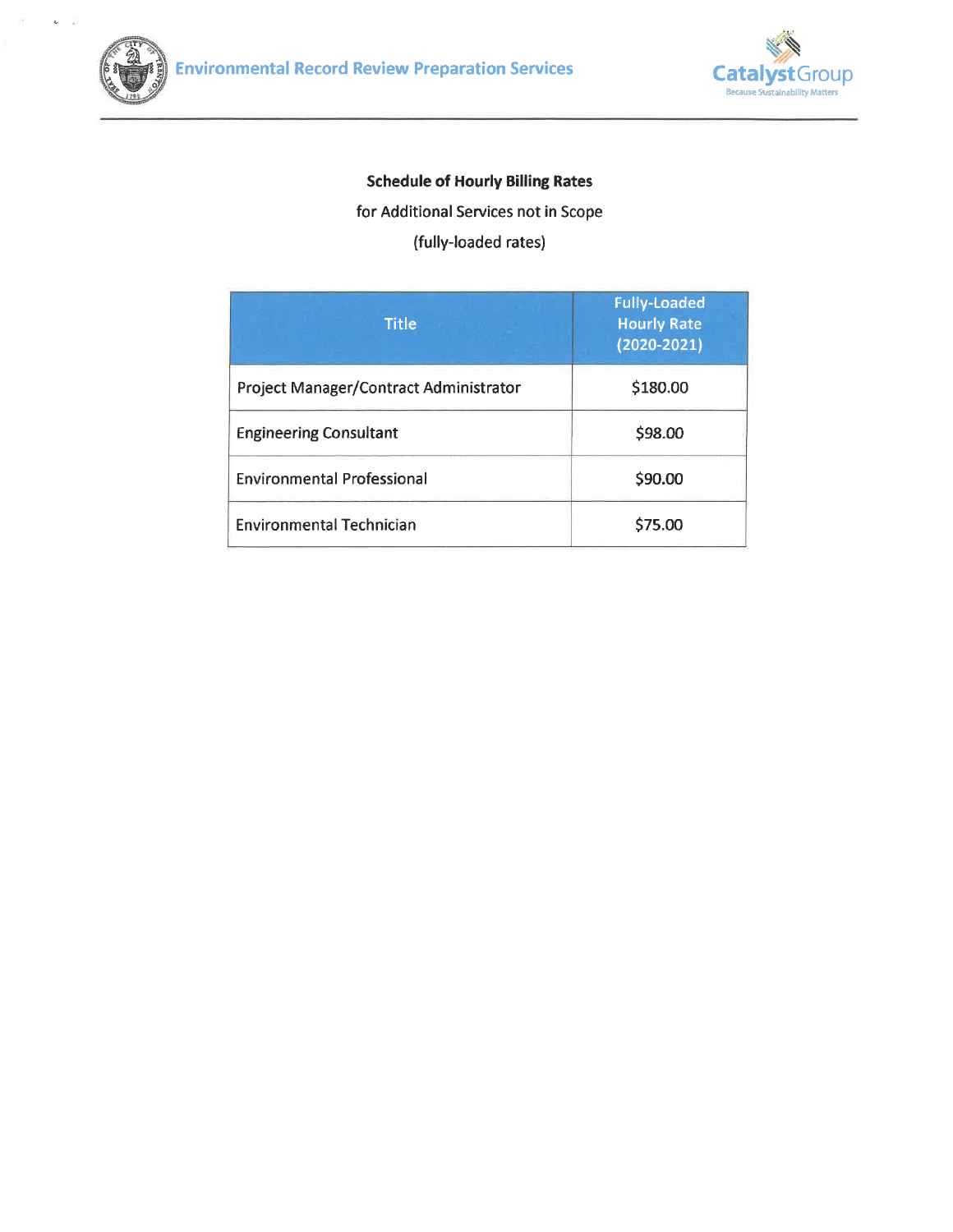The Proposer shall specify a "not to exceed price" to fully complete an Environmental Review Record for the following types of classifications:

| <b>EXEMPT ACTIVITY</b>                                                                                          | 1,700<br>Ś.  |
|-----------------------------------------------------------------------------------------------------------------|--------------|
| <b>CATEGORICALLY EXCLUDED ACTIVITY NOT SUBJECT TO PART 58</b>                                                   | 3,000<br>Ś.  |
| <b>CATEGORICALLY EXCLUDED ACTIVITY SUBJECT TO PART 58</b>                                                       | 8,700<br>Ś.  |
| MULTI-YEAR ACTIVITIES - BROAD LEVEL TIERED ENVIRONMENTAL REVIEW (NON-SITE<br>SPECIFIC)                          | $5 - 12,000$ |
| PRICE FOR THE SELECTED CONSULTANT TO COMPLETE A MULTI-YEAR CHECKLIST FOR A<br><b>NON-SITE SPECIFIC ACTIVITY</b> | 3.225<br>\$. |
| <b>ENVIRONMENTAL ASSESSED ACTIVITY</b>                                                                          | 13,500<br>Ś. |
|                                                                                                                 |              |
| Ileana S. Ivanciu, PhD, Senior Vice President<br><b>NAME &amp; TITLE (PRINTED)</b>                              |              |
|                                                                                                                 |              |

Dewberry Engineers Inc. **COMPANY NAME (PRINTED)** 

973.576.0150

PHONE NO.

iivanciu@dewberry.com **EMAIL ADDRESS** 

**SIGNATURE** 

November 6, 2020

**DATE**